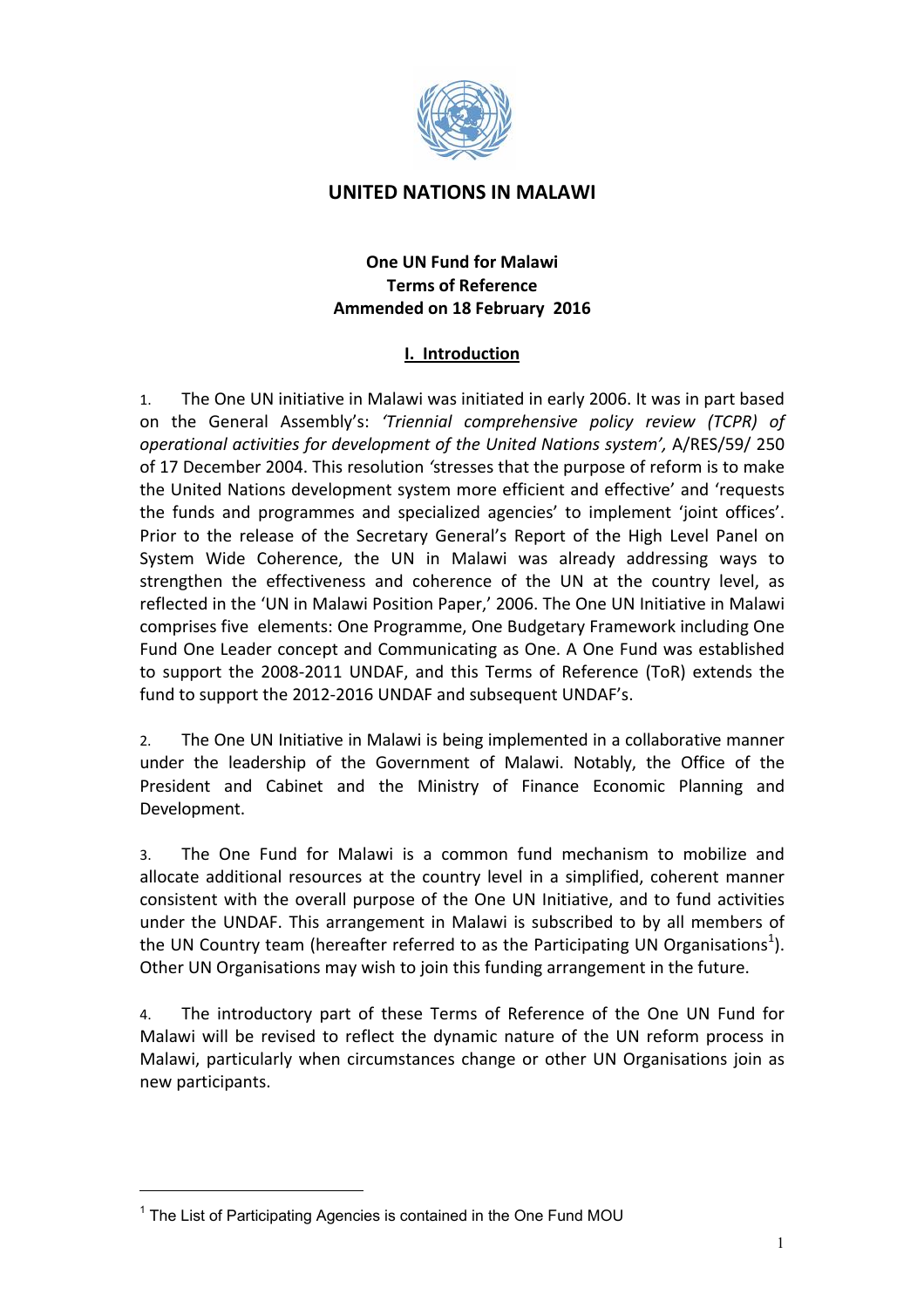# **II. Purpose of the One UN Fund**

5. The objective of the One Fund is to support the coherent resource mobilization, allocation and disbursement of donor resources to the UNDAF under the direction of the UN Resident Coordinator (hereinafter referred to as Resident Coordinator).

6. The One Fund is one of the proposed vehicles for new resources pooled by donors to support the unfunded gap of the UNDAF. The Fund, under the guidance of the Joint Strategy Meeting, (JSM) and the leadership of the Resident Coordinator, is intended to facilitate the realization of the UNDAF outcomes by strengthening the planning and coordination process, and channelling consistent and predictable funds towards the highest priority needs.

7. The Fund will support partnership and communication between all stakeholders involved with Malawi's development led by the Government of Malawi.

# **III. Description of the One UN Fund**

8. The One UN Fund for Malawi shall be administered by UNDP through its Multi-Partner Trust Fund Office, as Administrative Agent, on behalf of the Participating UN Organisations and the Resident Coordinator as agreed with the Government. UNDP will administer the fund in accordance with its Regulations and Rules, and a Memorandum of Understanding among the Participating Organizations.

9. The One UN Fund shall also have a window through which urgent Humanitarian activities will be funded here referred to the Malawi Humanitarian window,, more fully described in Annex C. The JSM may also deem it useful to establish additional windows in the One Fund. These windows will retain the objective of strengthening the planning and coordination process and channelling consistent and predictable funds towards the highest priority needs. $2$ 

# **Contributions to the One UN Fund**

10. Contributions to the One UN Fund may be accepted from governments of Member States of the United Nations or from intergovernmental or nongovernmental organisations, or from private sources. Acceptance of funds from the private sector will be guided by criteria stipulated in the UN system-wide guidelines on cooperation between the UN and Business Community (the UN Secretary General's guidelines:http://www.un.org/partners/business/otherpages/guide.htm).

11. In support of the overarching aim of the One UN Fund, and to ensure maximum flexibility and adaptation to national priorities, a guiding principle for resource mobilization would be that donors are encouraged to contribute with multi-year unearmarked resources. However, if this is not possible, earmarking at the level of the UNDAF Thematic Areas and/or outcomes or the Humanitarian window will be accepted.

 $2$  The current windows in the One Fund are the Humanitarian Window, the Right to Food Window and the HIV/ AIDS window.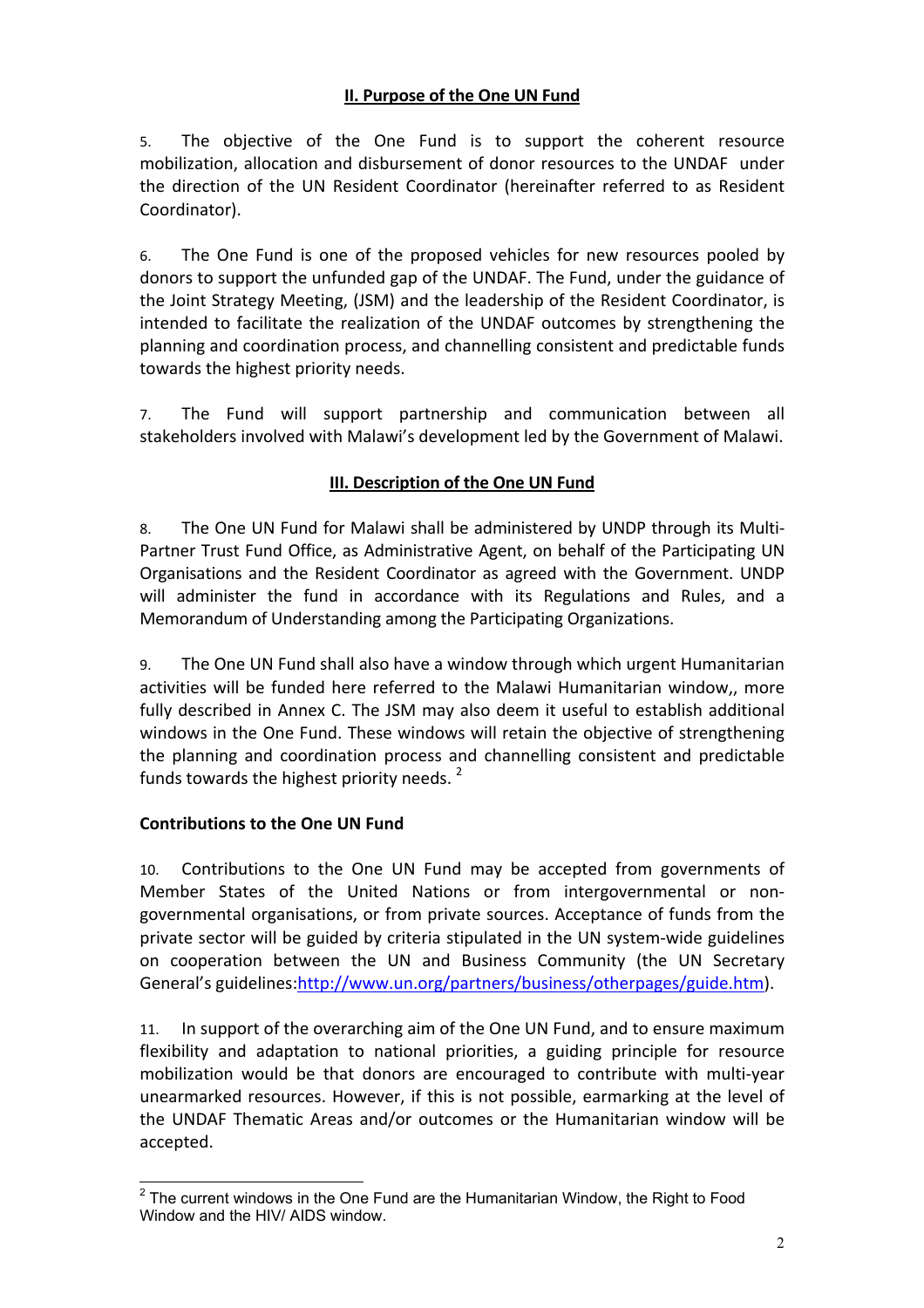12. Contributions to the One UN Fund may be accepted in fully convertible currency. Such contributions shall be deposited in the bank accounts designated by UNDP. The value of a contribution-payment, if made in other than United States dollars, shall be determined by applying the United Nations operational rate of exchange in effect on the date of payment.

# **Utilization of the One UN Fund**

13. The One UN Fund will be utilized for the purpose of meeting the unfunded gap of initiatives, including new initiatives responding to emerging needs, under the UNDAF. Details of such initiatives, including the respective budgets and implementation partners, will be set out in the relevant Annual Work Plans.

14. The UNDAF and Annual Work Plans are the programmatic documents that will serve as the basis for funding requests and allocations.

15. Implementing Partners such as NGOs involved in the UNDAF will have access to the One UN Fund through the Participating UN Organizations. The Participating UN Organisations will utilise their standard NGO cooperation modalities for this purpose and charge the corresponding direct and indirect costs to the One UN Fund on the basis of its financial regulations and rules.

16. In conformity with the UN Development Group (UNDG) Guidance Note on Establishing, Managing and Closing Multi-Donor Trust Funds, indirect costs of the Participating Organizations will be 7% of programme costs. The Administrative Agent's administrative fee will be 1% of contributions. The fee will be deducted from the contributions to the One UN Fund at the time they are deposited.

# **IV. Governance Arrangements**

# **The UNCT Special Session**

17. The JSM in Malawi is comprised of the Chief Secretary as Chair and the Resident Coordinator as Co-Chair. The sitting members of the JSM are Principle Secretaries of the Government of Malawi and Representatives of UN Agencies that signed the current UNDAF.. The JSM guides and decides on the overall strategic orientation of all aspects of delivering the UNDAF in Malawi. The Administrative Agent participates in the UNCT Special Session as an ex-officio member.

# **The Resident Coordinator**

18. The overall management of the One UN Fund will be led and coordinated by the Resident Coordinator in consultation with the Participating UN Organisations. In line with the overall objective of the One UN in Malawi to deliver more effectively at the country level, the Resident Coordinator will be responsible for:

- Strategic leadership of the One UN Fund on the basis of the UNDAF
- Mobilizing resources for the One UN Fund in collaboration with Participating UN Organisations;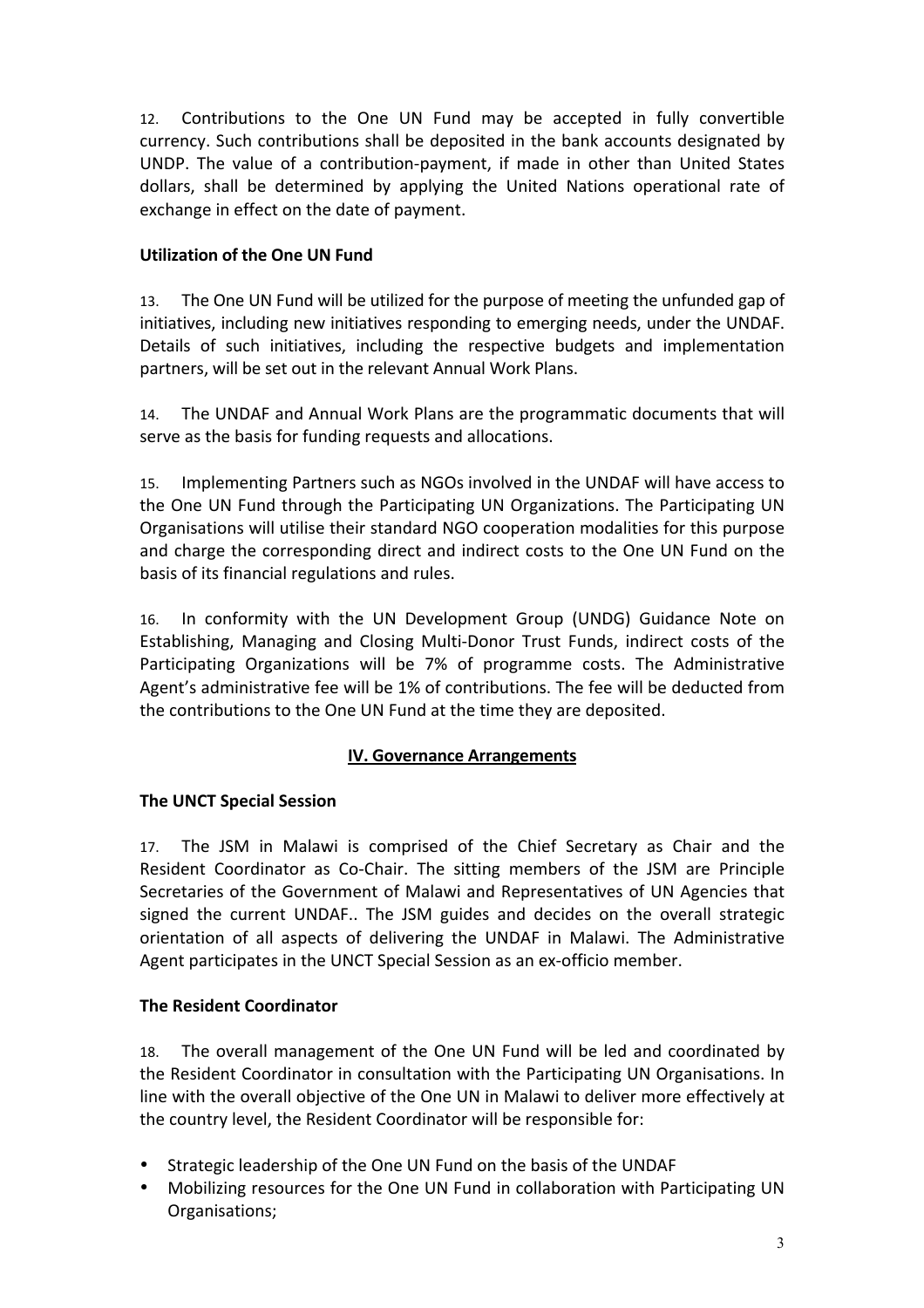• Signing the Standard Administrative Agreement with Donors and the Memorandum of Understanding with Participating UN Organisations as a witness:

# **The UN Country Team/Allocation Committee**

19. The UN Country Team will be responsible for prioritization and allocation decisions of un-earmarked funds in the One Fund under the leadership of the UN Resident Coordinator, according to the agreed allocation criteria and process. A copy of!which!is!attached!in!Annex **B**.

20. The UN Country Team will be responsible for developing a joint resource mobilisation strategy, for approving prioritization of allocation of funds from the One UN Fund, and for providing oversight of the management and operations of the One UN Fund. The prioritisation for allocation will be guided by recommendations from the outcome of the Malawi Growth & Development Strategy,Annual Reviews, recommendations by the UNDAF bi-annual Review process, and the overall strategic orientation of the UNDAF. The M&E Technical Working Group will provide validation of implementation.

21. In this prioritisation process, the Resident Coordinator and the UNCT can seek inputs from the Office of the President and Cabinet, Ministry of Finance Economic Planning and Development.

22. Decisions of the UNCT are made by consensus. In the event that no consensus is reached, the Resident Coordinator can make ultimate decisions on fund allocation (with documented process and rationale for these decisions). Programme implementation will be the responsibility of the Country Directors/Head of Participating UN Organisations.

# **The UNDAF Programmatic Clusters**

23. The UNDAF Programmatic Clusters, (or Humanitarian Clusters in the case of the Humanitarian Fund), are responsible for making recommendations on the allocation of the resources within each UNDAF Outcome on the basis of the criteria and process listed in this document.

# **The Administrative Agent**

- 24. UNDP's responsibilities as Administrative Agent will include the following:
- Signing the Standard Administrative Agreement with Donors, and the Memorandum of Understanding with Participating UN Organisations;
- Receipt, administration and management of contributions from Donors;
- Disbursement of such funds to the Participating UN Organisations in accordance with the approved Annual Work Plans: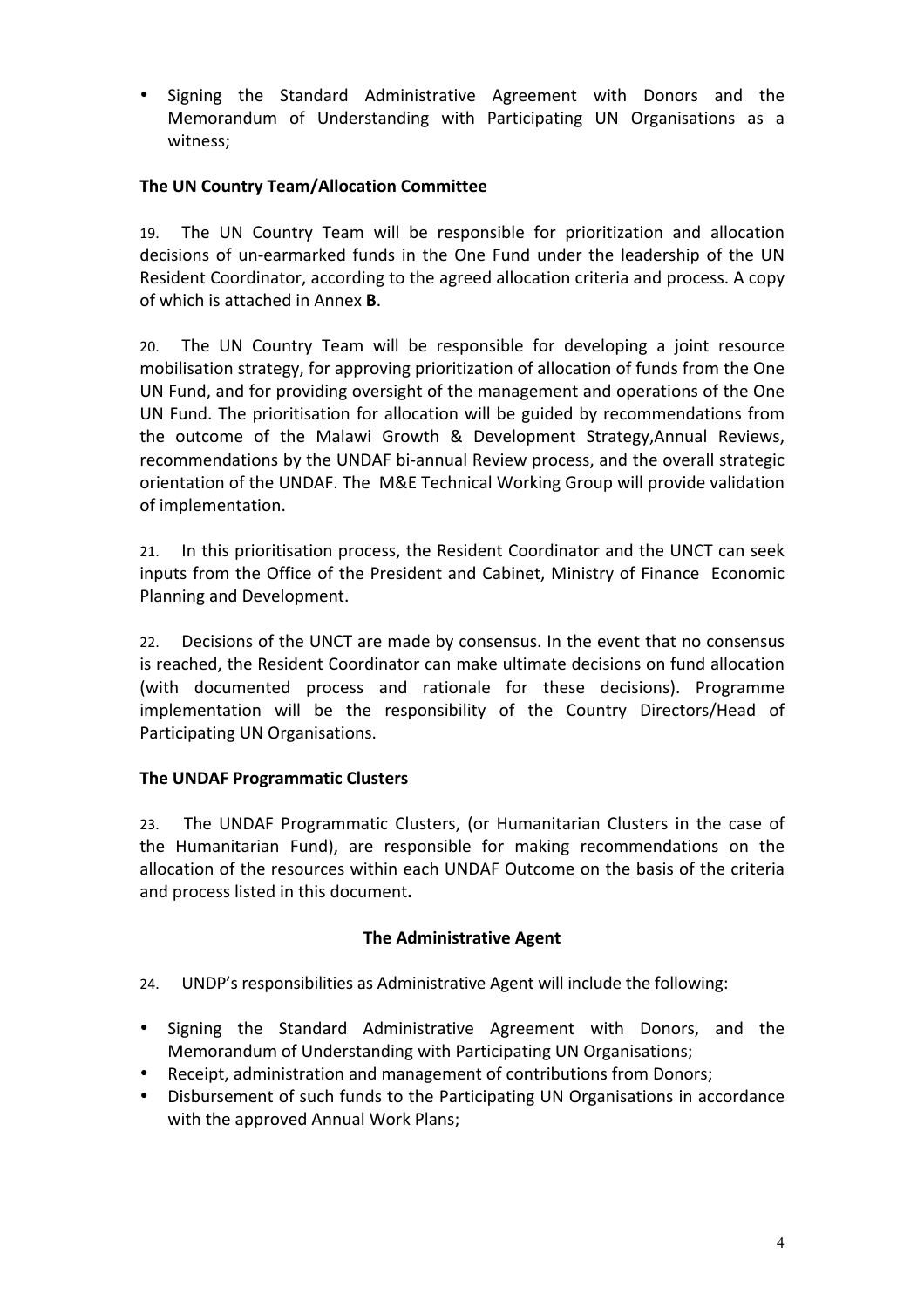• Provide consolidated financial reports, in accordance with the MOU, on the One UN Fund Account to the Resident Coordinator based on reports of the Participating UN Organisations.<sup>3</sup>

# **Support services provided by the Resident Coordinator's Office**

25. The Office of the Resident Coordinator is responsible for support to the strategic leadership role of the Resident Coordinator for the One UN Fund. It will provide support in all the designated tasks for the Resident Coordinator as listed in paragraph 16 above. Drawing on the review report provided by each of the UNDAF Clusters, the Office of the Resident Coordinator shall make recommendations to the UNCT, on initial prioritisation and continued funding, based on the financial status of the One Fund for Malawi. The Office of the Resident Coordinator will provide strategic focus including analysis of progress and lessons to be learned for future programme implementation. It will consolidate the narrative report and circulate the finalised annual consolidated report on the One UN Fund to the JSM for information. The Office of the Resident Coordinator will ensure that these reports are distributed to all donors contributing to the One Fund and maintain an appropriate level of fund information on the UN system website for Malawi (www.unmalawi.org) as well as the website of the Administrative Agent (http://mptf.undp.org/factsheet/fund/MW100) to ensure transparency.

26. The Office of the Resident Coordinator will i) provide coordination support to the Administrative Agent in consolidating the financial report and ii) support UNDAF Programmatic Cluster Conveners to prepare and report on consultations with stakeholders regarding the UNDAF and One Fund in Malawi. Any tasks that fall outside of the Terms of Reference of the Office of the Resident Coordinator will, following approval of the UNCT JSM, be charged directly to the One Fund for Malawi account by the Administrative Agent in accordance with Article 1 para. 6a of the Memorandum of Understanding between the Administrative Agent and the Participating UN Organizations.

# **V. Activities of Participating UN Organizations**

27. The implementation of the Programme activities will be the responsibility of the Participating UN Organizations and will be carried out by each Participating UN Organization in accordance with applicable regulations, rules, directives and procedures. The UNDAF will serve as the reference document for proposed programme activities.

28. The Participating UN Organizations will carry out the activities for which they are responsible, in line with the budget contained in the approved UNDAF, as amended from time to time by the JSM in accordance with the regulations, rules, directives and procedures applicable to it. Accordingly, personnel will be engaged and administered, equipment, supplies and services purchased, and contracts entered into in accordance with the provisions of such regulations, rules, directives and procedures.

 $3$  The RCO will be responsible for consolidating the narrative reports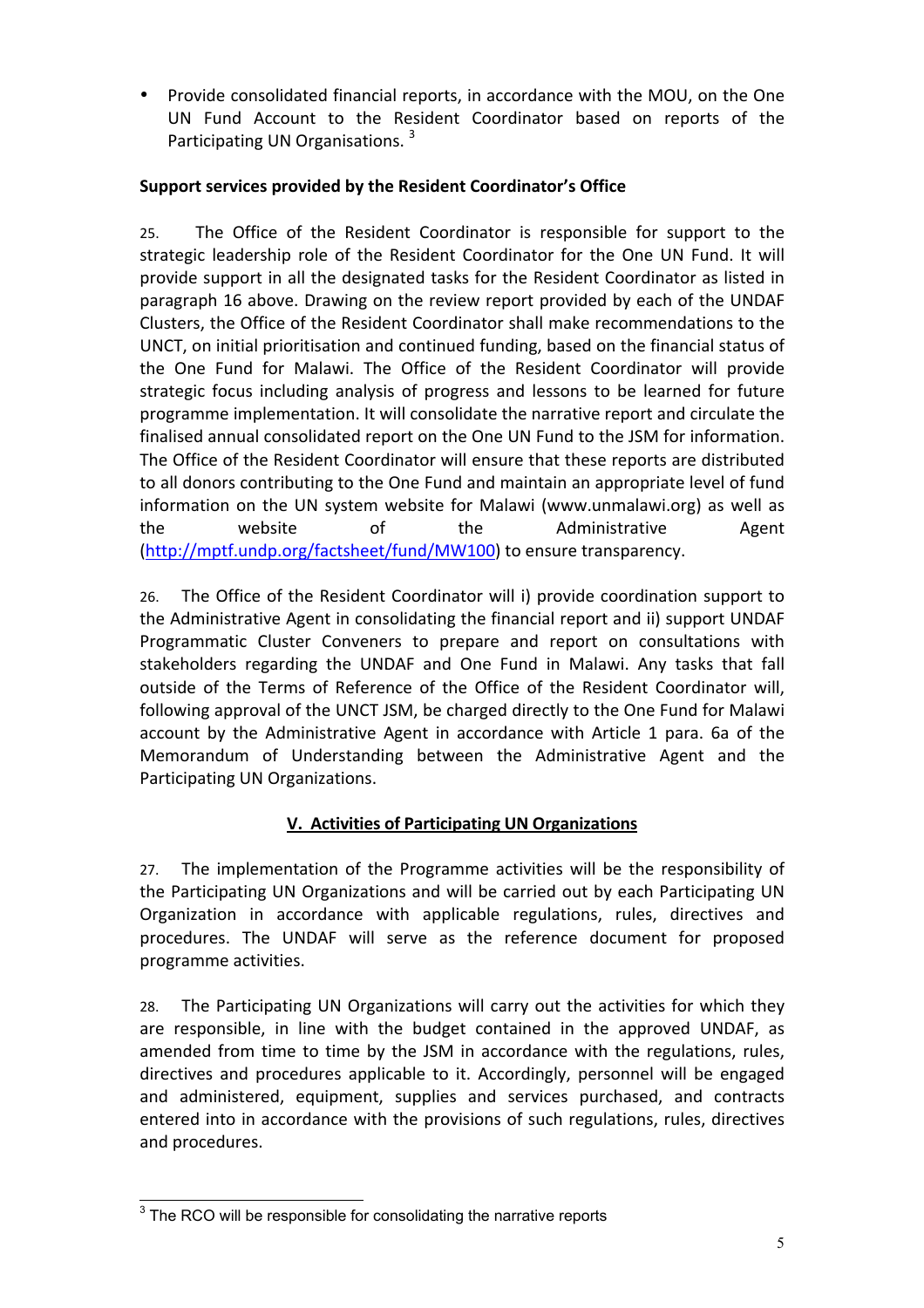29. In the event where a Participating UN Organization is unable to deliver as committed, any resources allocated should be re-allocated to other agreed priorities, as approved by the JSM.

30. The participants recognise that it is important to take all necessary precautions to avoid corrupt, fraudulent, collusive or coercive practices.

## **VI. Monitoring and Evaluation**

31. Monitoring and evaluation of the projects/programmes shall be undertaken in accordance with the Terms of Reference of the M&E Technical Working Group developed under the direction of the Resident Coordinator, to monitor and evaluate the UNDAF implementation. The M&E Technical Working Group shall develop Results matrices and reporting templates for the UNDAF Programmatic areas and shall be responsible for the production of bi annual and annual progress reports for the UNDAF.

### **VII. Audit**

32. The Administrative Agent and Participating UN Organizations will be audited in accordance with their own Financial Regulations and Rules. The Internal Audit Services (IAS) of each Participating UN Organization will prepare a summary of the internal audit reports on activities related to the Fund of Malawi at intervals agreed upon between the IAS of Participating UN Organizations and of the Administrative Agent. The IAS of each Participating UN Organization will share its summary with its Representative in Malawi Country Office, who will then share it with the JSM.

33. The principles of HACT should apply to all Participating agencies in the One UN Fund.

### **VIII. Reporting**

34. Each Participating UN Organisation shall provide the Administrative Agent with the following statements and reports prepared in accordance with the MoU:

- (a) Annual narrative progress reports, to be provided no later than three months (31 March) after the end of the calendar year;
- (b) Annual financial statements and reports as of 31 December with respect to the funds disbursed to it from the Fund Account, to be provided no later than four months (30 April) after the end of the calendar year;
- (c) Final narrative reports, after the completion of the activities in the approved Programmatic document and including the final year of the activities in the Programmatic document, to be provided no later than four months (30 April) of the year following the financial closing of the Fund. The final report will give a summary of results and achievements compared to the goals and objectives of the Fund; and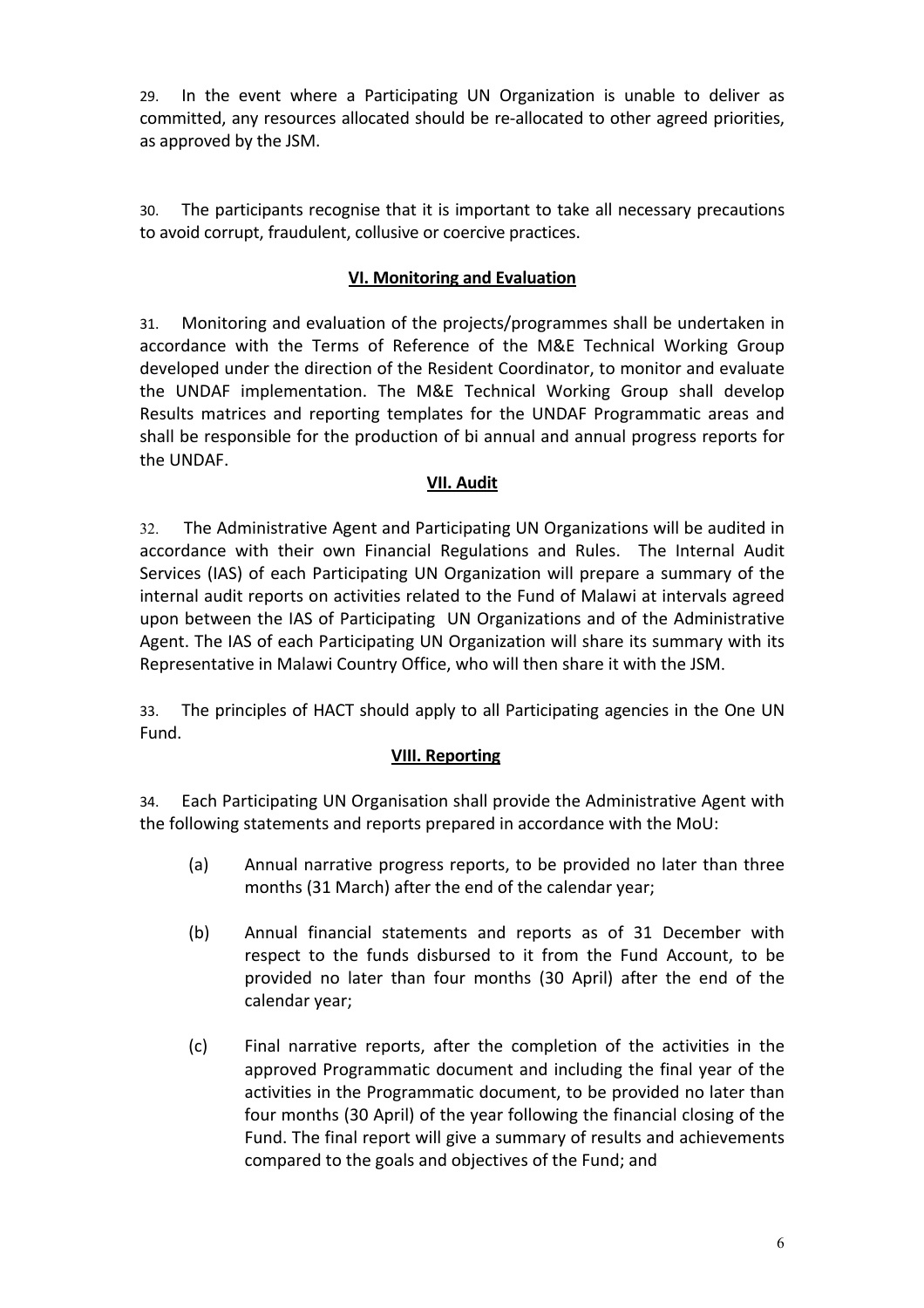(d) Certified final financial statements and final financial reports after the completion of the activities in the approved Programmatic document and including the final year of the activities in the approved Programmatic document, to be provided no later than six months (30 June) of the year following the financial closing of the Fund.

35. The UNDAF Mid-year and Annual progress reports will serve as the narrative part of the One Fund report for both unearmarked and earmarked contributions, to be provided no later than one month after the end of the applicable reporting period.

36. The UNDAF Mid-year and Annual progress reports will include a review of budgets as actually expended versus planned.

37. In collaboration with each Participating UN Organisation, the M&E Technical Working Group shall provide the RCO, who will in turn provide the Resident Coordinator with the following reports prepared in accordance with harmonised reporting procedures applicable to the Participating UN Organisation concerned:

- UNDAF Cluster Annual reports as of 31 December each year with respect to the implementation of the UNDAF, to be provided no later than three months (31 March) after the end of the applicable reporting period;
- A final narrative report, after the completion of the UNDAF and including the final year of the Programme, to be provided no later than 30 April of the year following the financial closing of the UNDAF AP;

38. In line with the Paris Declaration Principles on Aid Effectiveness, until such a time that a harmonised reporting format and procedure is mutually agreed and accepted by Government and Participating UN Agencies, the Participating UN Organisations will utilise for financial reporting the eight categories agreed by the UNDOCO Financial Policies Working Group.

39. The Administrative Agent shall prepare consolidated financial reports consisting of the reports referred to in paragraph 34 above submitted by each Participating UN Organisation, and shall provide those consolidated reports to the Resident Coordinator once these have been agreed upon by all Participating UN Organisations but no later than 5 (31 May) after the end of the calendar year.

40. The Administrative Agent shall also provide to the Resident Coordinator for submission to donors and Participating UN Organizations, an annual certified Financial Report on its activities as Administrative Agent ('Report on Sources and Uses of Funds') as well as a final Financial Report and certified Financial Statement no later than 30 June of the year following the financial closing of the One UN Fund.

41. Consolidated One Fund reporting and documentation, including agreements, will be posted on the UN Malawi web site (www.unmalawi.org) and the Multi-Partner Trust Fund webpage (http://mptf.undp.org/factsheet/fund/MW100).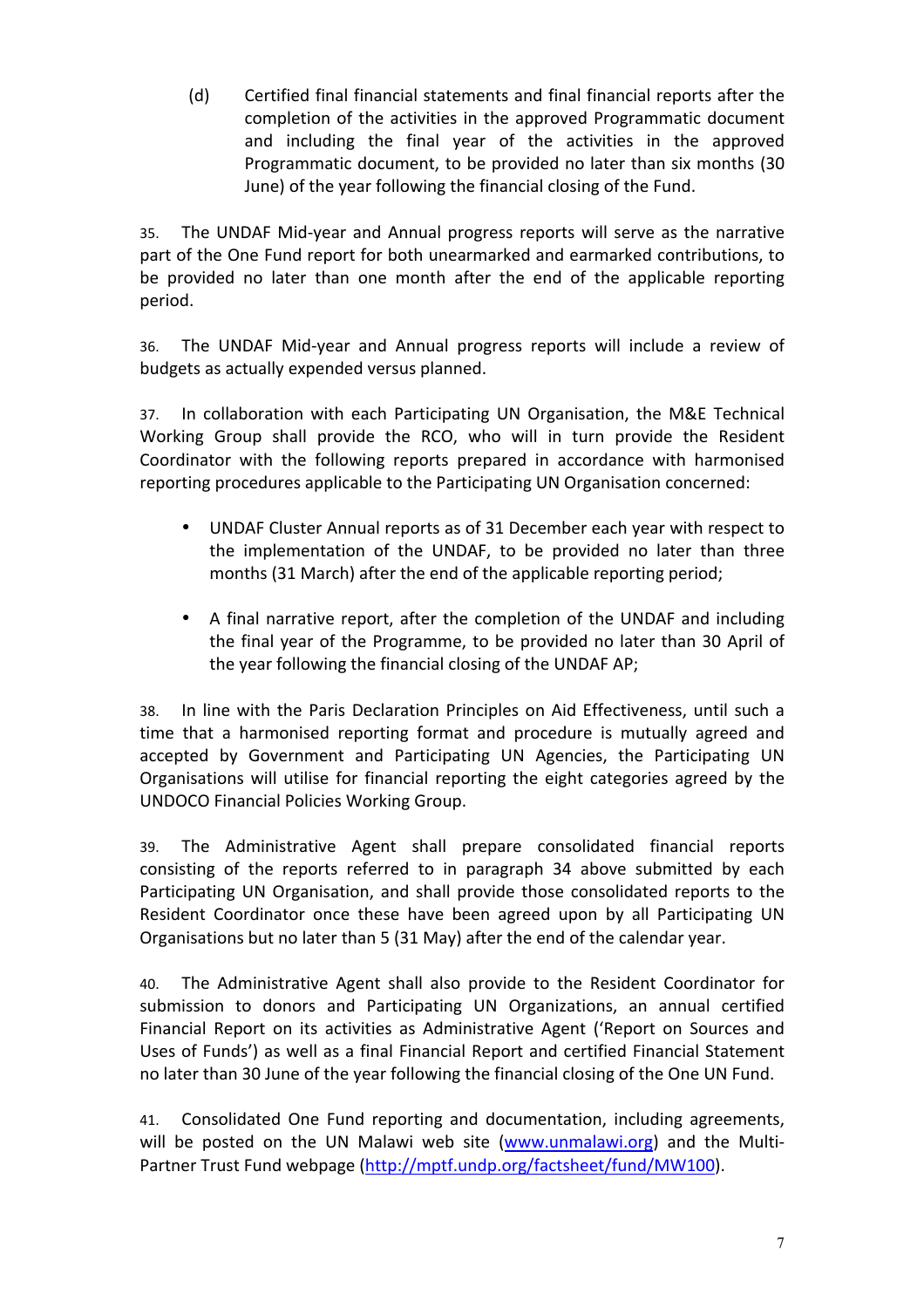# **IX. Joint Communication**

42. Each Participating UN Organization will take appropriate measures to publicize the One Fund and to give due credit to the Participating UN Organizations. Information given to the press, to the beneficiaries of the One Fund, all related publicity material, official notices, reports and publications, will acknowledge the role of the Government of Malawi, the donors, the Participating UN Organizations, the Administrative Agent and any other relevant entities.

43. The Administrative Agent in consultation with the JSM will ensure that decisions regarding the review and approval of the One Fund as well as periodic reports on the progress of implementation of the One Fund, associated external evaluation are posted, where appropriate, for public information on the websites of the UN in Malawi and the Administrative Agent.

## **X.!Other!Matters**

44. The One Fund will be established upon signing of the Memorandum of Understanding by 2 Participating UN Organisations and the Administrative Agent. The One Fund will terminate upon completion of all Projects/Programmes funded through the One Fund and after satisfaction of all commitments and liabilities. Notwithstanding the completion of the initiatives financed from the One UN Fund, any unutilized balances will continue to be held in the One UN Fund Account until all commitments and liabilities incurred in implementation of the Projects have been satisfied and project activities have been brought to an orderly conclusion. Any balance remaining in the One UN Fund Account or in the individual Participating UN Organizations' accounts shall be used as decided by the Resident Coordinator in consultation with the UNCT, the contributing donors and Participating UN Organisations.

| Annex B: | Allocation Process and Criteria for the One Fund in Malawi |
|----------|------------------------------------------------------------|
|----------|------------------------------------------------------------|

**Annex!C:! Humanitarian!Window!Terms!of!Reference**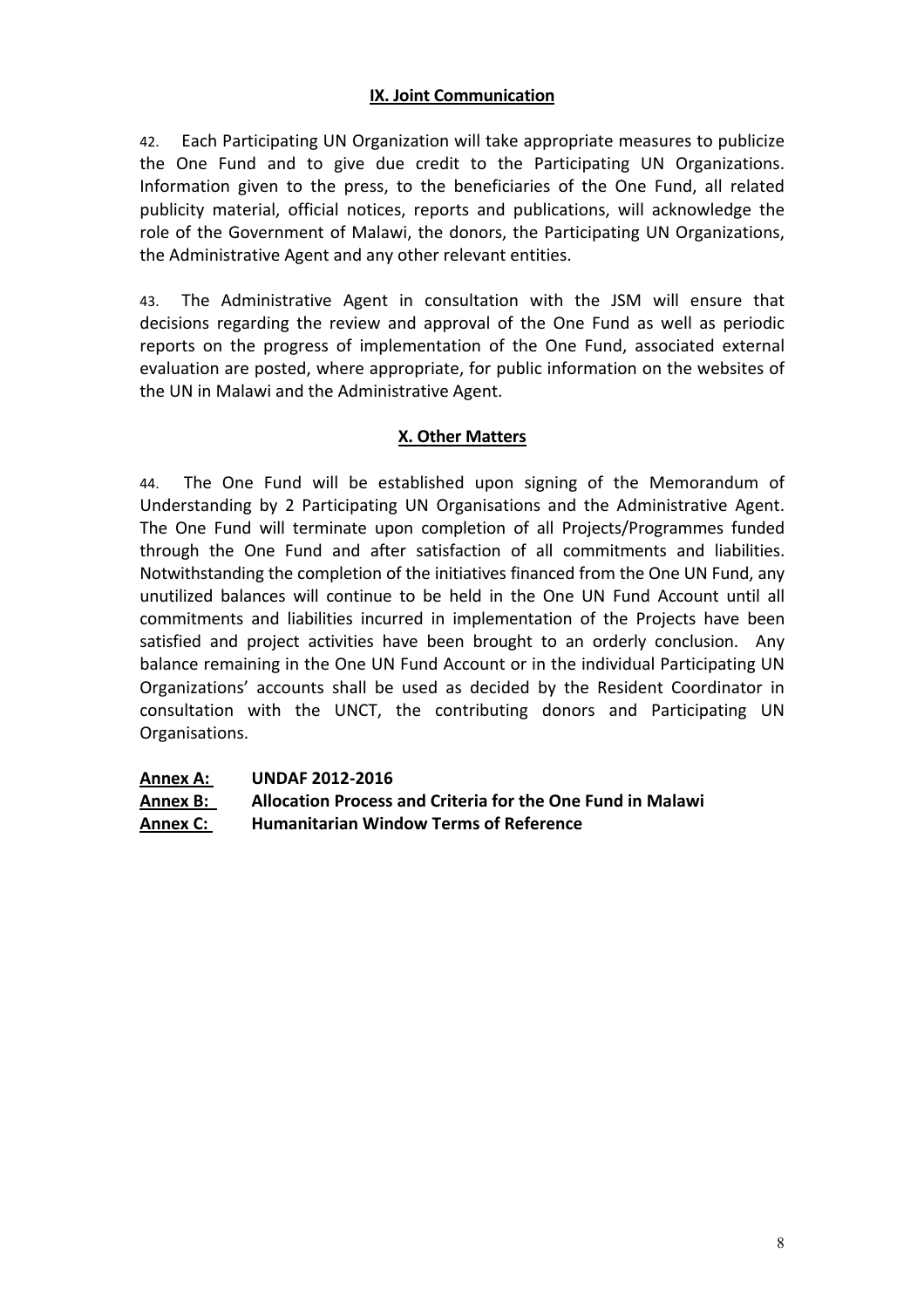## **ANNEX B: Allocation Process and Criteria for the One Fund in Malawi**

- 1. The JSM will approve the Total Funding gap.
- 2. In line with the Malawi Development Assistance Strategy Aid coordination mechanisms, the JSM will first propose allocation at the level of the UNDAF Programmatic Clusters based on the funding gap as expressed in the UNDAF. Allocation from the One Fund within the UNDAF clusters will be based on the following criteria:
	- 1. UNDAF and SDG Relevance
	- 2. Unfunded gap at Outcome level
	- 3. One Fund 'Spirit'  $-2$  or more agencies implementing
	- 4. Implementation Capacity (Policy and Technical Capacity)
	- 5. Comparative advantage in implementing the activities
	- 6. Priorities which would otherwise not be funded
	- 7. Realistic Outcome Budget

Note: Donors will be encouraged to provide unearmarked funding.

Subsequent allocations will include the following:

- i. Capacity of Agency to absorb
- ii. Previous track record:
	- 1. Delivery
		- 2. Results
		- 3. Financial Management
		- 4. Reporting
- 3. Allocations within each UNDAF Outcome will be proposed by the Cluster Convener to the UNCT Special Session. Once approved by the UNCT Special Session they will be presented to the Government of Malawi for information.
	- a. Outcome Leaders are responsible for ensuring that proposed activities and budgets meet minimum criteria for eligibility for One Fund Allocation.
	- b. Cluster Conveners are responsible for submitting requests to receive One Fund allocations according to pre-defined performance criteria.
	- c. The Resident Coordinator will have the final decision on allocations in the event of lack of agreement.
- 4. Resources from the One Fund will be disbursed in 2 tranches.
	- i. Requests for receipt of funds will be presented to the UNCT
	- b. Following UNDAF reviews the UNCT Special Session will propose reallocations as deemed necessary:
		- i. Performance
		- ii. Disbursement rate
	- c. The UNCT Special Session will decide on the threshold of receipt of resources for the annual work plan year at the beginning of the year before allocating funds to Clusters.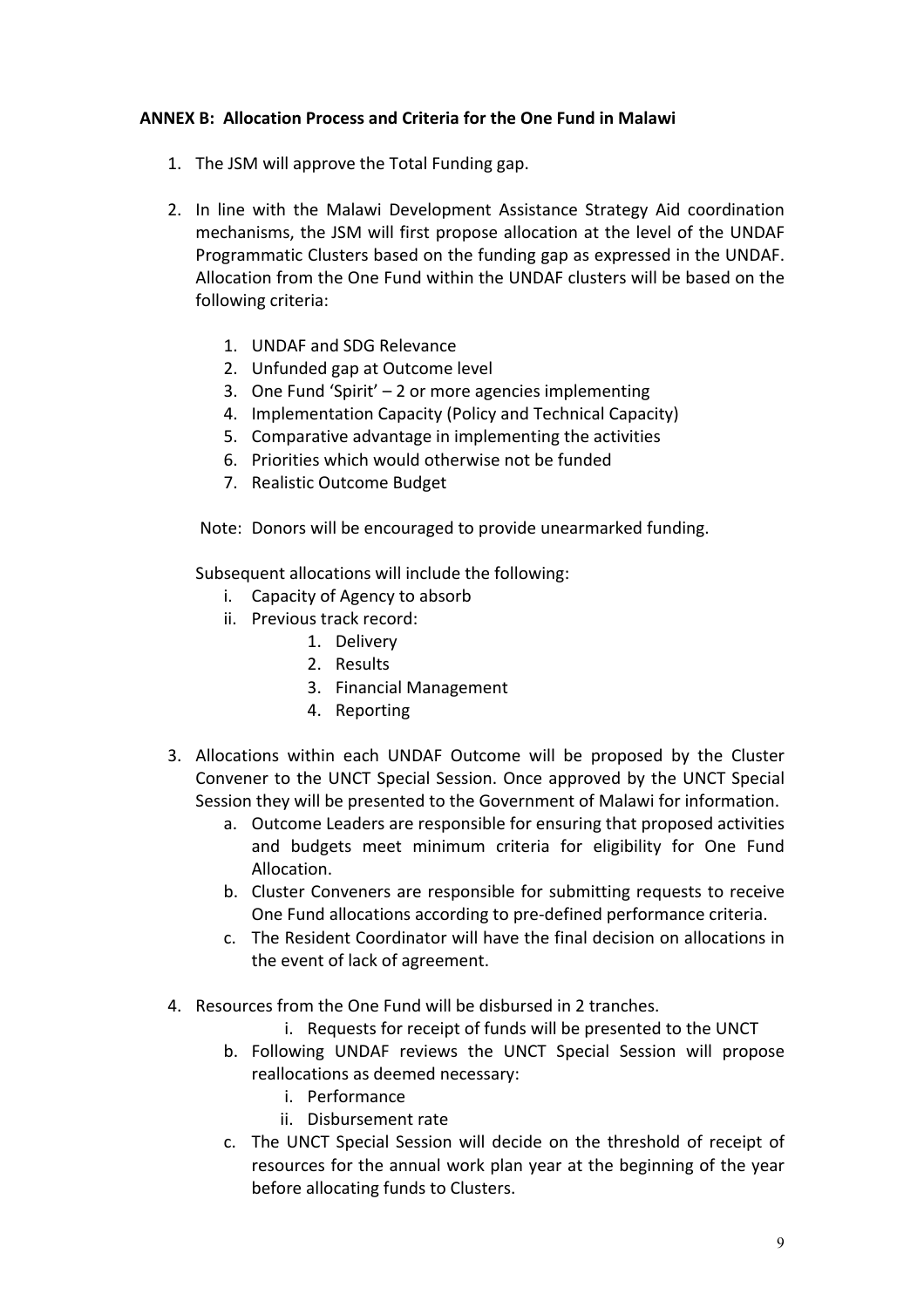- d. UN Agencies will provide the Resident Coordinators Office with updates on their financial status vis a vis other resources two times each year.
- e. The Resident Coordinators Office will provide a financial update to the UNCT twice a year reflecting the status of funds in the One Fund.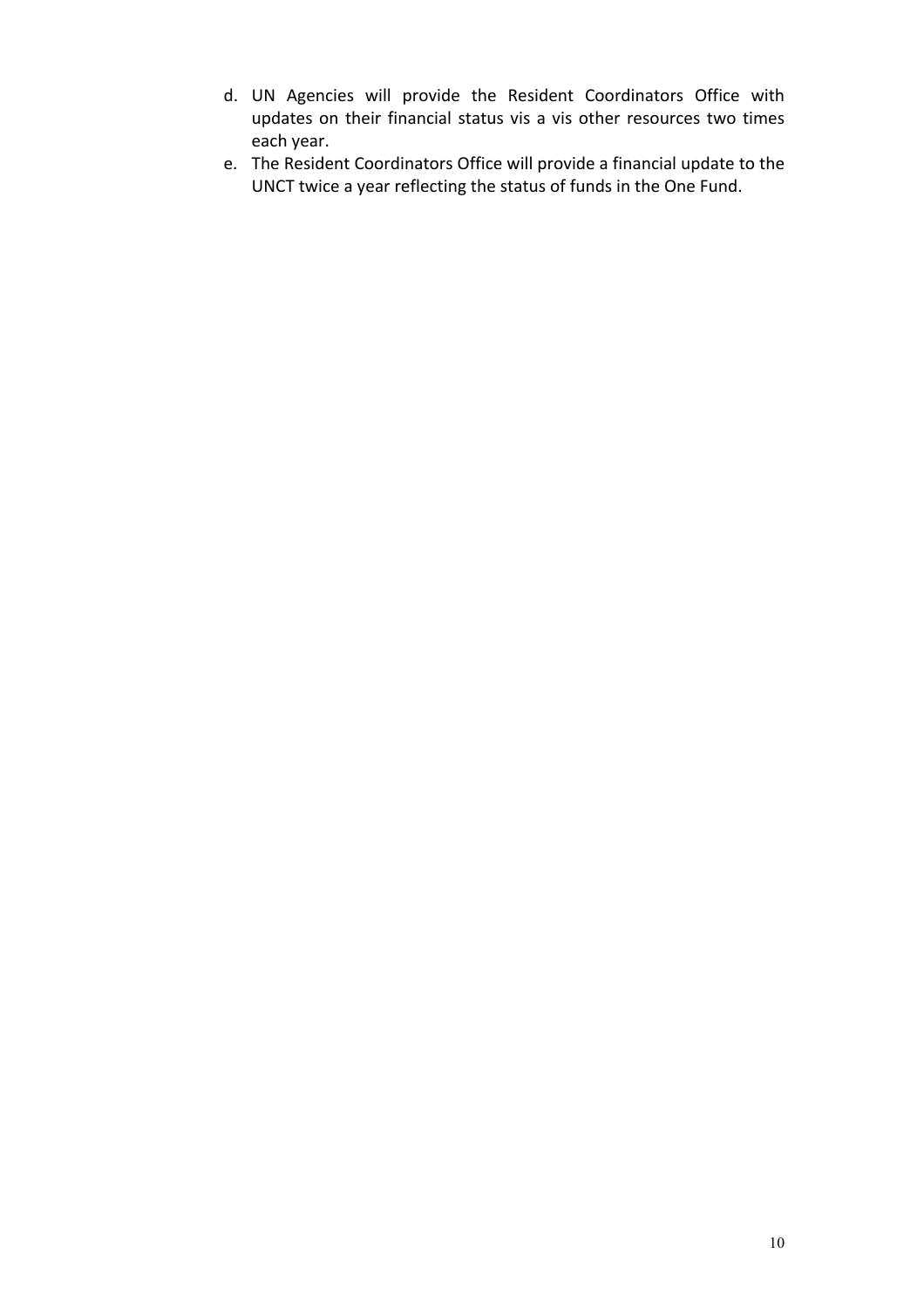## **ANNEX!C**

# **Malawi!Humanitarian!Window Terms!of!Reference!**

## **I. Introduction**

The concept of establishing a Humanitarian Window was initiated in 2009 as part of strengthening humanitarian response in Malawi. This also comes as part of a global effort of implementing humanitarian reform as recommended during the 2005 Humanitarian Response Review by the Inter Agency Standing Committee at the global level. During the review the Inter Agency Standing Committee which comprises UN, NGOs and The Red Cross societies agreed that to counter obvious weaknesses and lack of coordination in responding to emergencies there is need to strengthen the humanitarian response. The review isolated the following as issues that needed more attention: response capacity, coordinated response teams and insufficient accountability. Of the aspects isolated: Financing, Leadership, and Coordination Capacity were chosen to be essential elements in strengthening humanitarian response.

Humanitarian response capacity in Malawi has had obvious challenges. In spite of the existence of a dedicated unit responsible for coordination of humanitarian response, there are challenges in coordination and predictable funding arrangements. Resource mobilization on both sides; government and Humanitarian Community commences after the occurrence of a disaster. This, exacerbated by a lack of standby contingency resources, has often resulted in delays in responding to humanitarian needs of affected communities. Furthermore, the response to emergencies has been dependent on who gets funds first and what their response sector of interest is. This has led to a duplication of efforts or having unmet needs in some sectors.

Since 2009, the Malawi Humanitarian Country Team (HCT) has implemented Humanitarian Reform which aims at strengthening humanitarian preparedness and response. Among the weaknesses identified the Humanitarian Country Team has worked on improving coordination of the various humanitarian response sectors through creation of sectoral groupings of NGOs, government and UN Agencies focussing on particular response sectors. To date coordination clusters are functional in Agriculture and Food Security, Health and Nutrition, Coordination and Assessments, which manage preparedness and response for the various sectors.

### **II. Purpose of the Humanitarian Window**

The overall aim of the window is to provide UN Agencies and NGOs with a rapid and flexible in-country funding mechanism to help respond to shocks and meet the needs of vulnerable communities. The window will provide funding for emergencies to enable humanitarian partners to respond to a crisis without delay. The emphasis of the window will be to support projects seeking to contribute to sustaining lives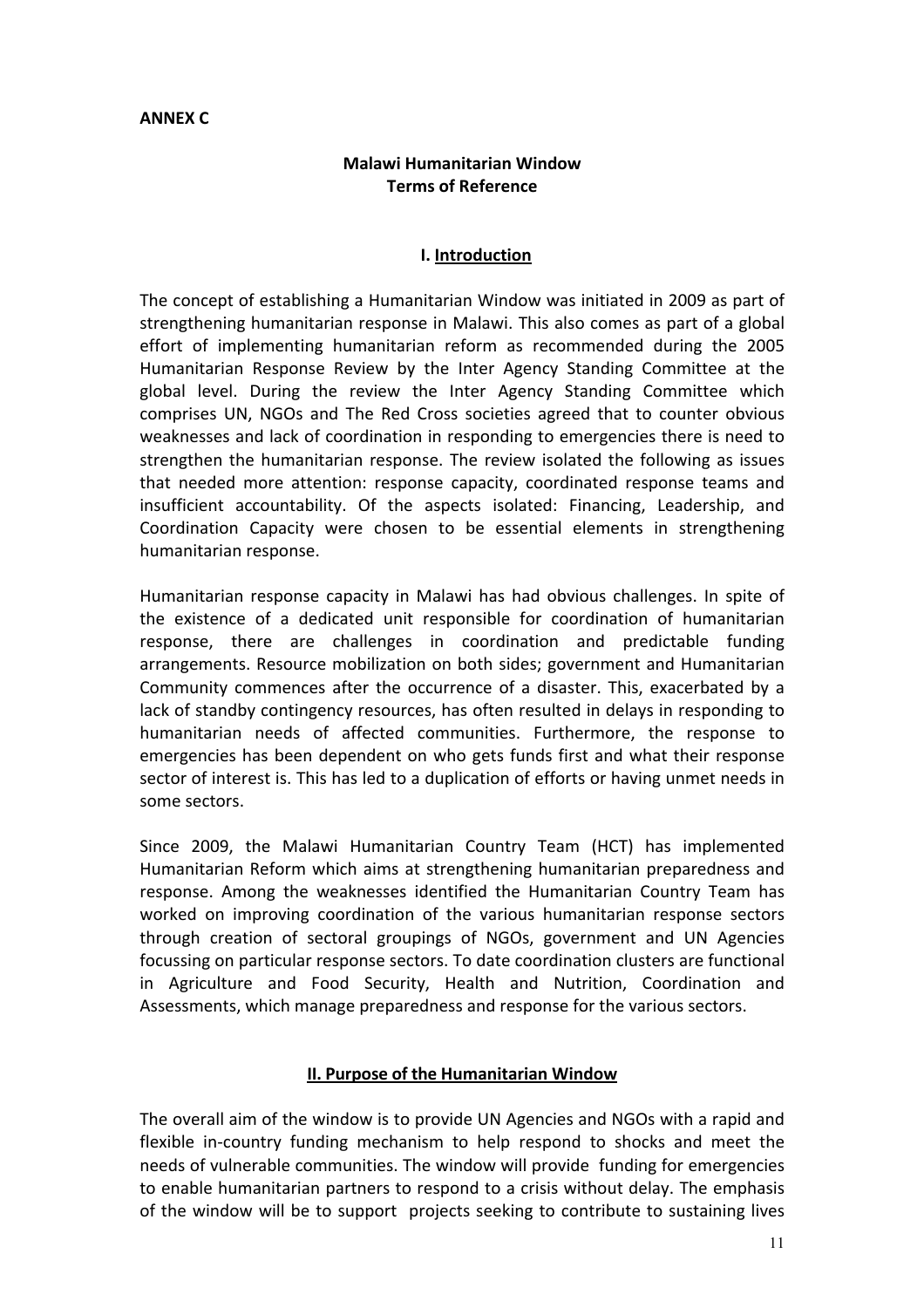and prevention of further erosion of livelihood assets through supporting positive coping mechanism of communities. The window will also be available to strategically fill gaps (geographic or sectoral) within an overall emergency response plan as reflected in the national contingency plan. In essence the window will be used for response activities to up to 6 months after a disaster occurrence. The window may cover activities like needs assessment, research, and delivery of relief goods and services. It should be noted that provision of inputs for immediate replanting or cassava cutting or sweet potato vines to replace lost crops within 6 months into the disaster will also be covered under the fund.

The Humanitarian Window will present new resources pooled by donors to support the gaps and prioritised needs in humanitarian response in support of government efforts.

# **III. Description of the Humanitarian Window**

The window will utilise current One UN Fund arrangements, it will thus operate under the One Fund.

The Humanitarian Window can channel resources to a broad range of recipients, including government entities, international organizations and (I)NGOs. Funds implemented by government entities and (I)NGOs must first be disbursed through a Participating UN Organization. Government entities, NGOs and other organisations can subsequently act as implementing partners for the Participating UN Organisations concerned, in accordance with the regulations and rules of the Participating UN Organizations. As funds are disbursed to the Participating UN Organizations, or to other implementing partners through the Participating UN Organizations, the underlying principle is that recipient UN Organizations disburse resources within their legal and accountability framework and thus manage the funds according to their rules and regulations, including in the areas of procurement and audits.

# **Utilization of the Humanitarian Window**

Responding to humanitarian needs of populations still remains the responsibility of the Government of Malawi. This window will thus generally be used where government has requested the humanitarian community for support. In the absence of an official request, the window will also be used where after a joint assessment the HCT arrives at a consensus decision that there is need to use the fund to respond.

The Humanitarian Window will also be used where a response to an emergency has been delayed due to unavailability of quick funds with the government machinery. The window will thus be utilized for the purpose of meeting the unfunded gaps of an emergency, including initial response activities like rapid assessments. This will be with prior approval of the HCT.

Participating organizations will use funds to cover prioritized response activities as identified in the National Contingency Plan. Prior to submission to HCT and Advisory Board, proposals will have to be discussed and approved at Cluster/sector level.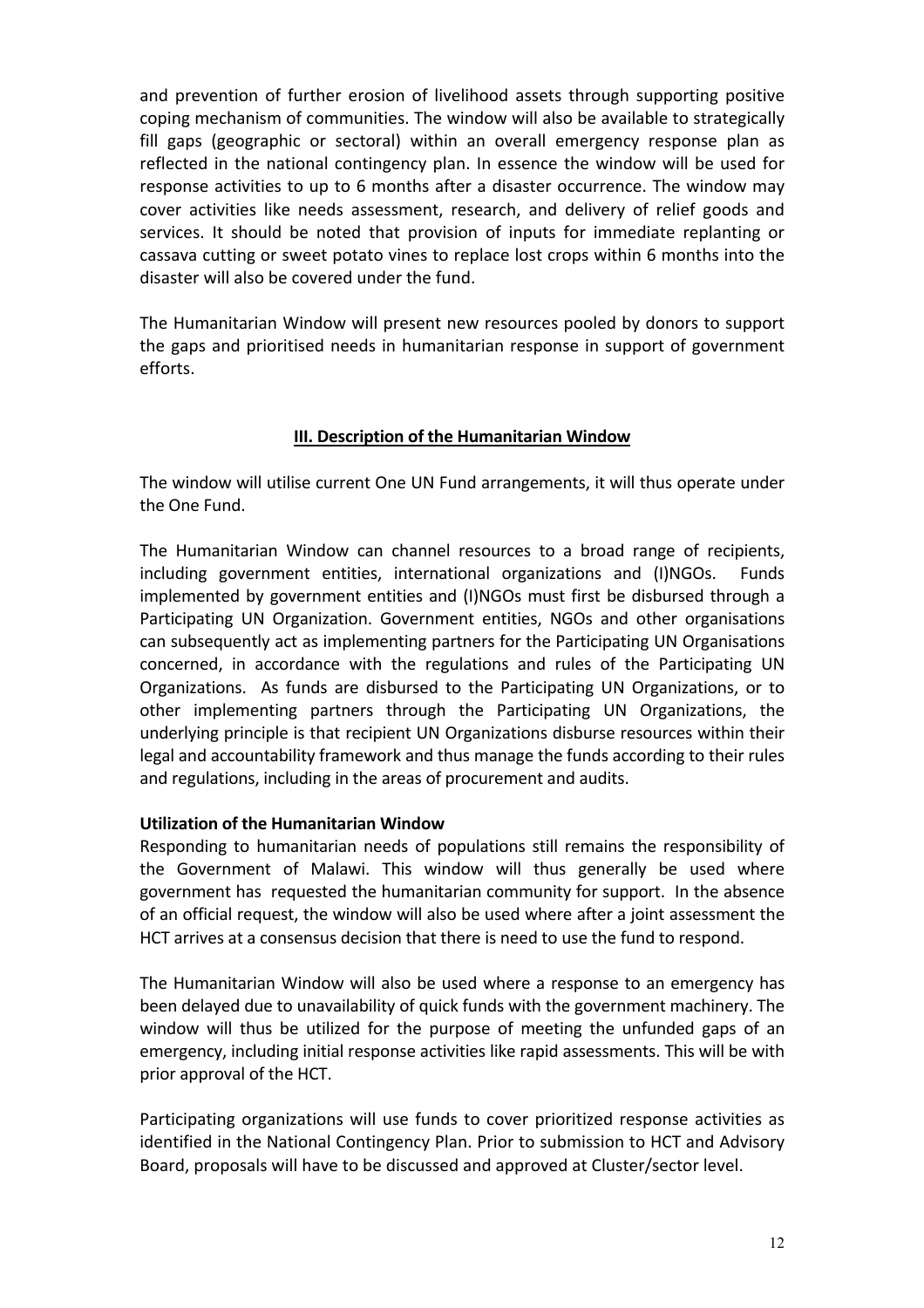### **IV.!Governance!Arrangements**

#### **Humanitarian Country Team**

The JSM will fully delegate decision making authority on the Humanitarian Window to the Humanitarian Country Team, (HCT), reporting to the JSM through an annual progress report. The HCT comprises Heads of UN agencies concerned with response to humanitarian emergencies, NGOs and other interested humanitarian actors, the Humanitarian Country Team (HCT) represents a senior coordinating structure for humanitarian actors tasked with giving strategic policy direction to humanitarian coordination. Since its establishment in 2009 the following have been regular members: FAO, UNDP, UNHCR, UNICEF, WFP, UNFPA, WHO. From the NGO side; OXFAM, CRS, Action Aid, World Vision, CADECOM, Feed the Children, Save the Children and the Malawi Red Cross Society. Government and Donor partners are invited to HCT meetings as and when necessary.

The HCT will provide overall management of the window under the delegated authority of the JSM. This includes decisions on the modalities of the access and disbursement of the window. The HCT will thus set operational norms, standards and reporting requirement as well as the criteria through which the advisory board will work.

Under the leadership of the Resident Coordinator (hereinafter referred to as RC) as Chairperson, the HCT will mobilize resources for the set up, subsequent replenishment, allocation as well as monitoring the performance of the window.

The HCT will also support the prioritization of need in an ongoing humanitarian response and agree on priorities to be targeted in an emergency. The HCT will ensure that submitted proposals are based on agreed assessments and prioritization at the cluster level.

The Chairperson will provide overall supervision of the working of the clusters, including consolidation of proposals and narrative and financial reports at the end of humanitarian response interventions by various stakeholders. The Chairperson will be supported by the Office of the Resident Coordinator as secretariat of the HCT and the fund.

### **Advisory!Board**

The RC will form and chair an Advisory Board (AB) comprising of five members, as follows  $-$  Two (2) UN agencies with a humanitarian aid mandate, one (1) Donor Partner, 1 Government and One (1) NGOs. UN Agencies, NGOs and Donor Partners will consult among themselves to nominate the official members and alternates which could be on a rotational basis. Alternate members will be appointed to perform the duties of the core AB members in their absence.

The AB will review project proposals with reference to the criteria as set up by the HCT and make decisions. The AB will make recommendations to the HCT for final approval of project proposals by the Chair Person. The AB will have 2 working days to review and make recommendation on a project proposal to the HCT.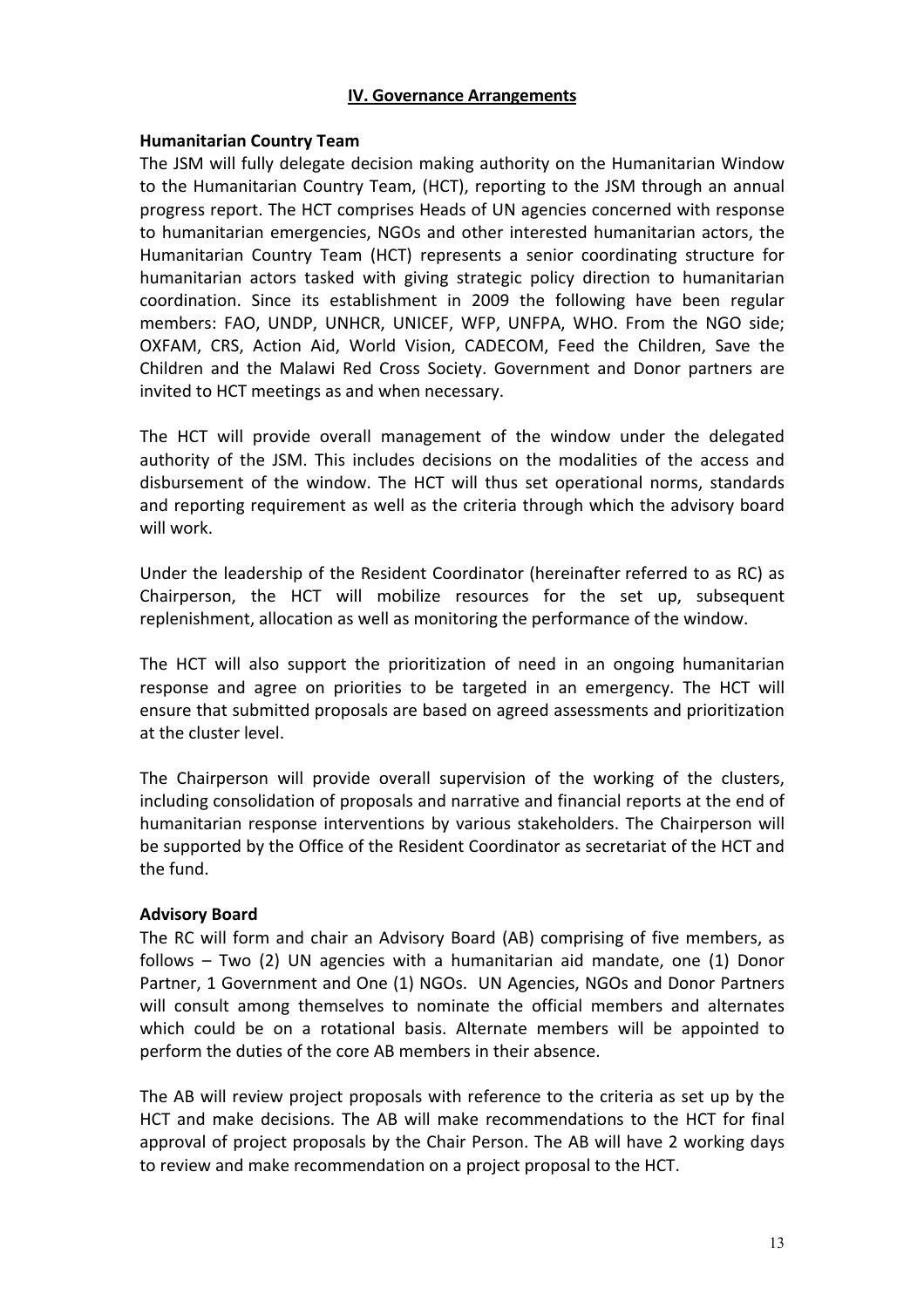To ensure independence. AB members will excuse themselves if a project submitted by their agency is being discussed and abstain from providing inputs to the board unless explicitly requested to do so by the AB or HCT.

# **OCHA**

The Office of the Coordination of Humanitarian Affairs will perform advisory roles to the Humanitarian Country Team as and when requested.

## **The Resident Coordinator**

The overall management of the Window will be coordinated by the RC as chair of the HCT in consultation with the Participating Humanitarian Organisations. In line with the overall objective of the Humanitarian Window which is to provide predictable, timely and flexible funds for responding to emergencies at the country level, the RC will be responsible for:

- Strategic leadership of the Humanitarian Window;
- Signing the Standard Administrative Agreement with Donors and the Memorandum of Understanding with Participating UN Organizations as a witness:

## **The!Administrative!Agent**

The UNDP MPTF Office, in its capacity as the Administrative Agent, will administer the Humanitarian Window of the One UN Fund Malawi in accordance with UNDP's financial rules and regulations.

### Support services provided by the Resident Coordinator's Office

Based on the National Contingency Plan, the Office of the Resident Coordinator supports the prioritization process by the humanitarian response clusters for proposal submission to the HCT/AB. The Office of the Resident Coordinator will provide strategic analysis of progress and lessons to be learned for future implementation. It will prepare the narrative report of the fund and circulate the finalised annual consolidated report which includes both narrative and financial sections of the Humanitarian Window to the HCT for information. The Office of the Resident Coordinator will ensure that these reports are distributed to all donors contributing to the window and maintain an appropriate level of fund information on the UN system website for Malawi (http://www.unmalawi.org/humanitarian) to ensure transparency.

Any tasks that fall outside of the Terms of Reference of the Office of the Resident Coordinator will, following approval of the HCT, be charged directly to the Fund for Malawi account in accordance with the Terms of Reference of the Fund

The Office of the Resident Coordinator will serve as the secretariat to the window management structure outlined above. The office will hence provide regular information on the financial situation of window through the MPTF Office GATEWAY.

# **V. Roles and Responsibilities**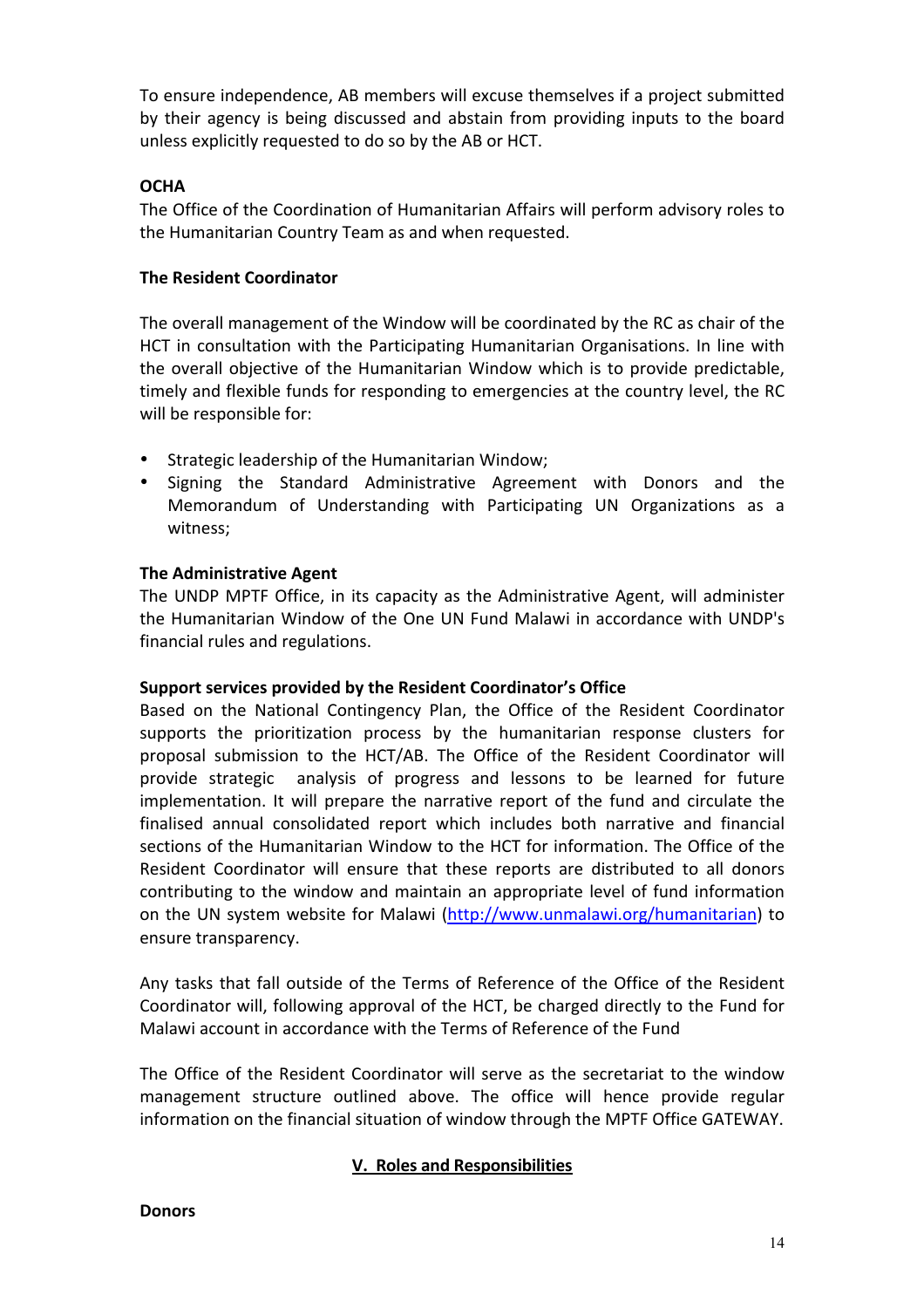Donors will ensure timely contributions to the window, and adequate funding in support of the fund management team. The RC will provide reports on the status of the window at the start and end of any humanitarian intervention.

## **Participating!UN!Organizations!and!NGOs**

Participating organisations are responsible for formulation of proposals in consultation with stakeholders especially the intended beneficiaries and local communities as well as the coordination mechanisms such as clusters and field coordination mechanisms. These proposals will be submitted to the HCT for funding.

The implementation of response activities will be carried out by participating organizations in accordance with applicable regulations, rules, directives and procedures. The National Contingency Plan and joint assessment reports will serve as the reference document for proposed response activities.

In the event where a participating organization is unable to deliver as committed in the submitted proposal, or where there are any changes to planned activities, approval should be sought from HCT on the next steps.

Participating organizations will facilitate the monitoring and evaluation of projects in collaboration with the Humanitarian Team Focal Points. Result oriented narrative and financial reports will be prepared by the participating organisations and submitted to the HCT through the Chairperson within four to six weeks after a project is finished, in addition to monthly updates as outlined below.

The participating organisations recognise that it is important to take all necessary precautions to avoid corrupt, fraudulent, collusive or coercive practices.

### **VI. Monitoring and Evaluation**

The RC may commission periodic reviews of activities funded through the fund in order to encourage lessons learning, identify opportunities for experience sharing as well as practices to be replicated across various comparable projects supported by the fund. The Advisory Board may also suggest and participate in joint assessments with partners, solicit inputs from experts, or commission external evaluations to enhance the work of agencies. Cluster leads – as part of their broader mandate – may also review and evaluate ongoing or completed activities supported with resources from the fund.

The RC in consultation with the Advisory Board may commission regular independent external evaluations of the HF as a mechanism. This will help review the performance of the fund and establish recommendations for improvement of effectiveness. Such evaluations will be funded directly from the window.

An M & E plan for the window will be developed. The plan will outline the strategy for monitoring performance and results. The M&E plan will as a minimum provide details on:

Reporting requirements for M&E for participating organizations and for the fund itself. The plan will provide information on type, format and frequency of